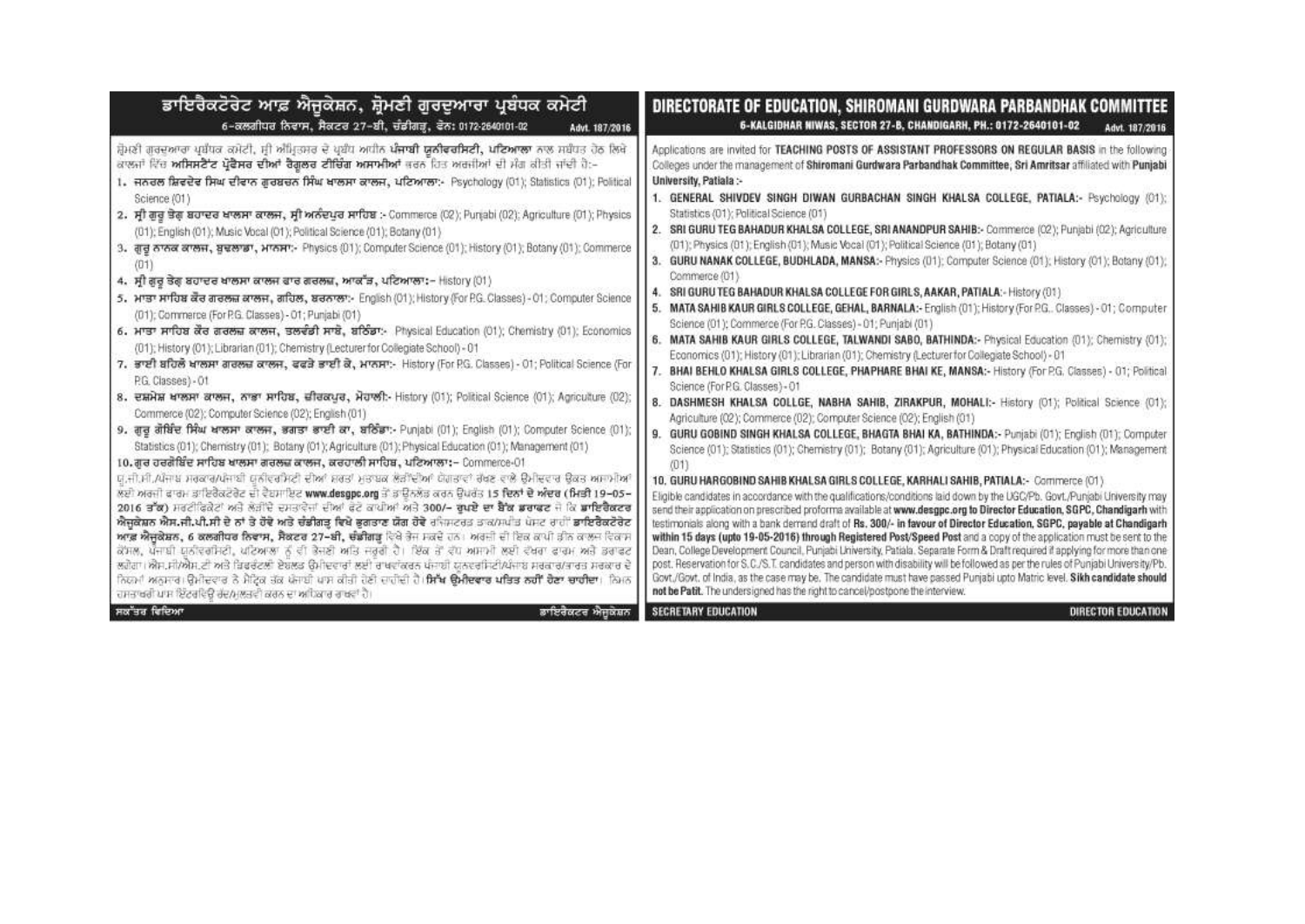# **DIRECTORATE OF EDUCATION**

**SHIROMANI GURDWARA PARBHANDAK COMMITTEE**

**6-Kalgidhar Niwas, Sec.: 27-B, Chandigarh (0172-2640101-102)**

## **Application Proforma for the Post of Assistant Professor (Regular) in SGPC Colleges affiliated with Punjabi University, Patiala,**

|                                       |                |                    | Paste your<br>recent           |
|---------------------------------------|----------------|--------------------|--------------------------------|
|                                       |                |                    | <b>Passport size</b><br>colour |
|                                       |                |                    | photograph.                    |
|                                       |                |                    |                                |
| <b>Candidate Name (Block Letters)</b> | $\ddot{\cdot}$ |                    |                                |
| <b>Father's Name (Block Letter's)</b> |                |                    |                                |
| E-mail                                |                |                    |                                |
| <b>Present Postal Address</b>         |                |                    |                                |
|                                       |                | PIN                |                                |
| <b>Permanent Home Address</b>         |                |                    |                                |
|                                       |                | PIN                |                                |
| <b>Contact No.</b>                    |                |                    |                                |
| (a) Nationality                       |                | (b) Marital Status |                                |
| (c) Whether belong to SC/ST/BC        |                |                    |                                |
| <b>Date of Birth</b>                  |                |                    |                                |
|                                       |                |                    |                                |

**9. Educational Qualifications:**

| <b>Exam Passed</b>     | Uni./Board | <b>Year of</b><br><b>Passing</b> | <b>Marks</b><br><b>Obtained/Total</b> | $\frac{6}{6}$ | <b>Division</b><br><b>Class</b> | <b>Major</b><br><b>Subjects</b> |
|------------------------|------------|----------------------------------|---------------------------------------|---------------|---------------------------------|---------------------------------|
|                        |            |                                  | <b>Marks</b>                          |               |                                 |                                 |
| <b>Post Doctorate</b>  |            |                                  |                                       |               |                                 |                                 |
| Ph.D.                  |            |                                  |                                       |               |                                 |                                 |
| M.Phil.                |            |                                  |                                       |               |                                 |                                 |
| <b>UGC/NET</b>         |            |                                  |                                       |               |                                 |                                 |
| <b>M.Tech/MCA/MBA</b>  |            |                                  |                                       |               |                                 |                                 |
| M.Sc/M.S.M.A.          |            |                                  |                                       |               |                                 |                                 |
| <b>B.Tech/B.E./BCA</b> |            |                                  |                                       |               |                                 |                                 |
| BBA/B.Com/B.Sc./B.A.   |            |                                  |                                       |               |                                 |                                 |
| $10 + 2$               |            |                                  |                                       |               |                                 |                                 |
| <b>Matric</b>          |            |                                  |                                       |               |                                 |                                 |
| <b>Any Other</b>       |            |                                  |                                       |               |                                 |                                 |